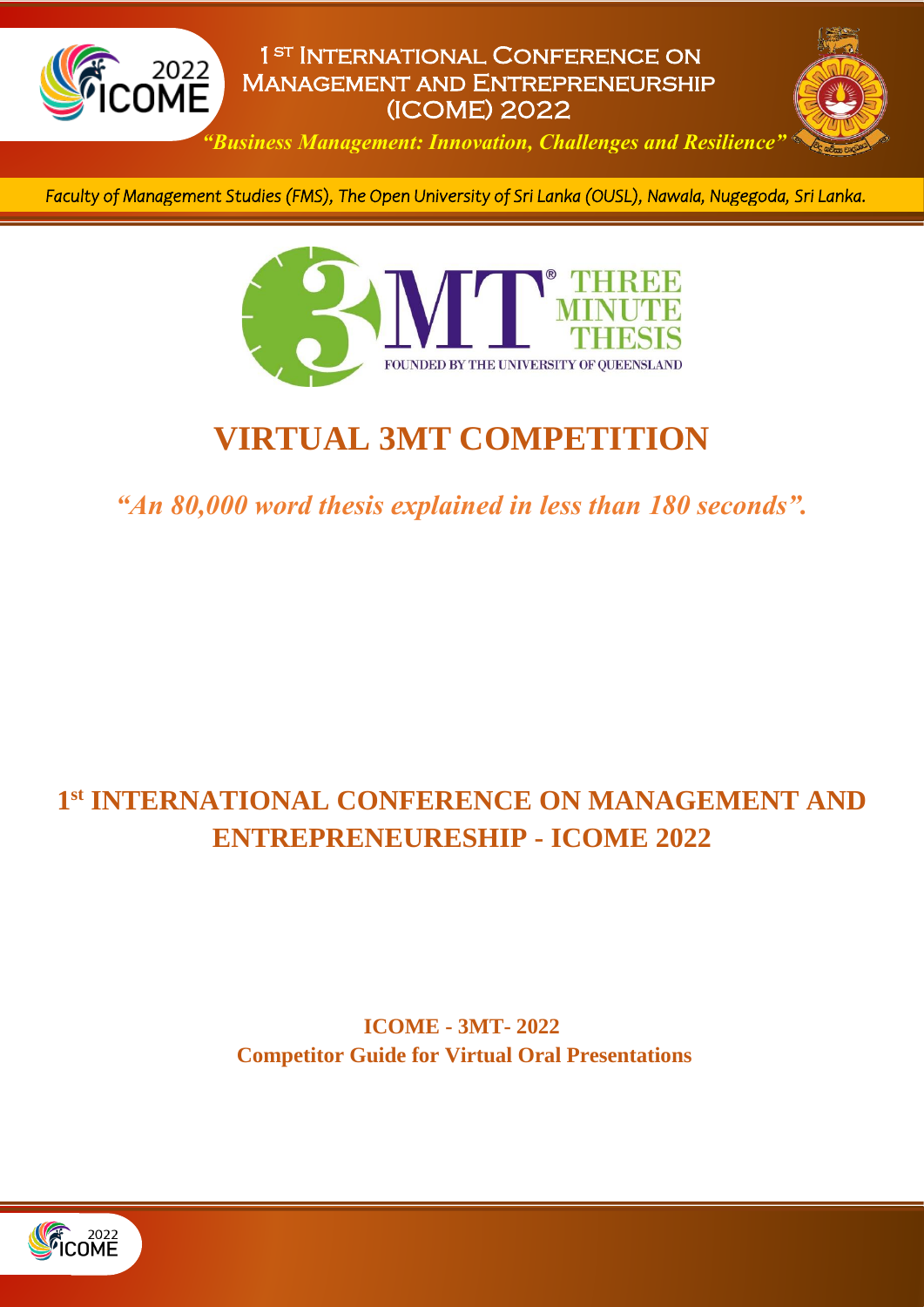



*"Business Management: Innovation, Challenges and Resilience"*

*Faculty of Management Studies (FMS), The Open University of Sri Lanka (OUSL), Nawala, Nugegoda, Sri Lanka.*  l

This Competitor Guide is developed by the organizing committee of the ICOME-3MT, Faculty of Management Studies, The Open University of Sri Lanka, with the consent of The University of Queensland.

- 1. Active PhD/MPhil/DBA candidates who have successfully passed their confirmation milestone (including candidates whose thesis is under submission) by the date of the first virtual presentation  $(5<sup>th</sup>$  February 2022) are eligible to participate in the competition. Graduates are not eligible for this category.
- 2. It is required to submit a full paper on your thesis together with the supervisor consent form as the first step through the conference submission system (**[https://cmt3.research.microsoft.com/User/Login?ReturnUrl=%2FICOME2022\)](https://cmt3.research.microsoft.com/User/Login?ReturnUrl=%2FICOME2022),%20)**, on which you will be notified whether you are entitled to participate for the 3MT competition. To prepare the full paper, you may refer to the full paper guidelines and paper template provided in the ICOME 2022 website.
- 3. The accepted pre-prepared video presentations on the thesis will be presented in the preliminary round as 3-minute video presentations and competitors exceeding 3 minutes are disqualified.
- 4. Presentations are considered to have commenced when a presenter starts their presentation through speech not the start of the video, where the timing does not include the 3MT title slide.
- 5. You need to prepare the video with voice recorded along with one slide, using the Microsoft PowerPoint application of which the template is provided to you in the website.
- 6. To record your presentation as a video, please refer to the **guidelines** given to you as follows.

#### **Videos must meet the following guidelines:**

- Filmed on the horizontal:
- Filmed on a plain background;
- Filmed from a static position;
- Filmed from one camera angle;
- Contain a 3MT title slide (at beginning);
- Contain a 3MT PowerPoint slide (top right corner/right side/cut to)
- A single static slide is permitted in the presentation (no slide transitions, animations or 'movement' of any description). This can be visible continuously, or 'cut to' (as many times as you like) for a maximum of 1 minute.
- The three-minute audio must be continuous no sound edits or breaks.
- No additional props (e.g. costumes, musical instruments, laboratory equipment and animated backgrounds) are permitted within the recording.
- Presentations are to be spoken word (e.g. no poems, raps or songs).
- No additional electronic media (e.g. sound and video files) are permitted within the video recording.
- Before you record your presentation it is important to practice so you can present with confidence and clarity.

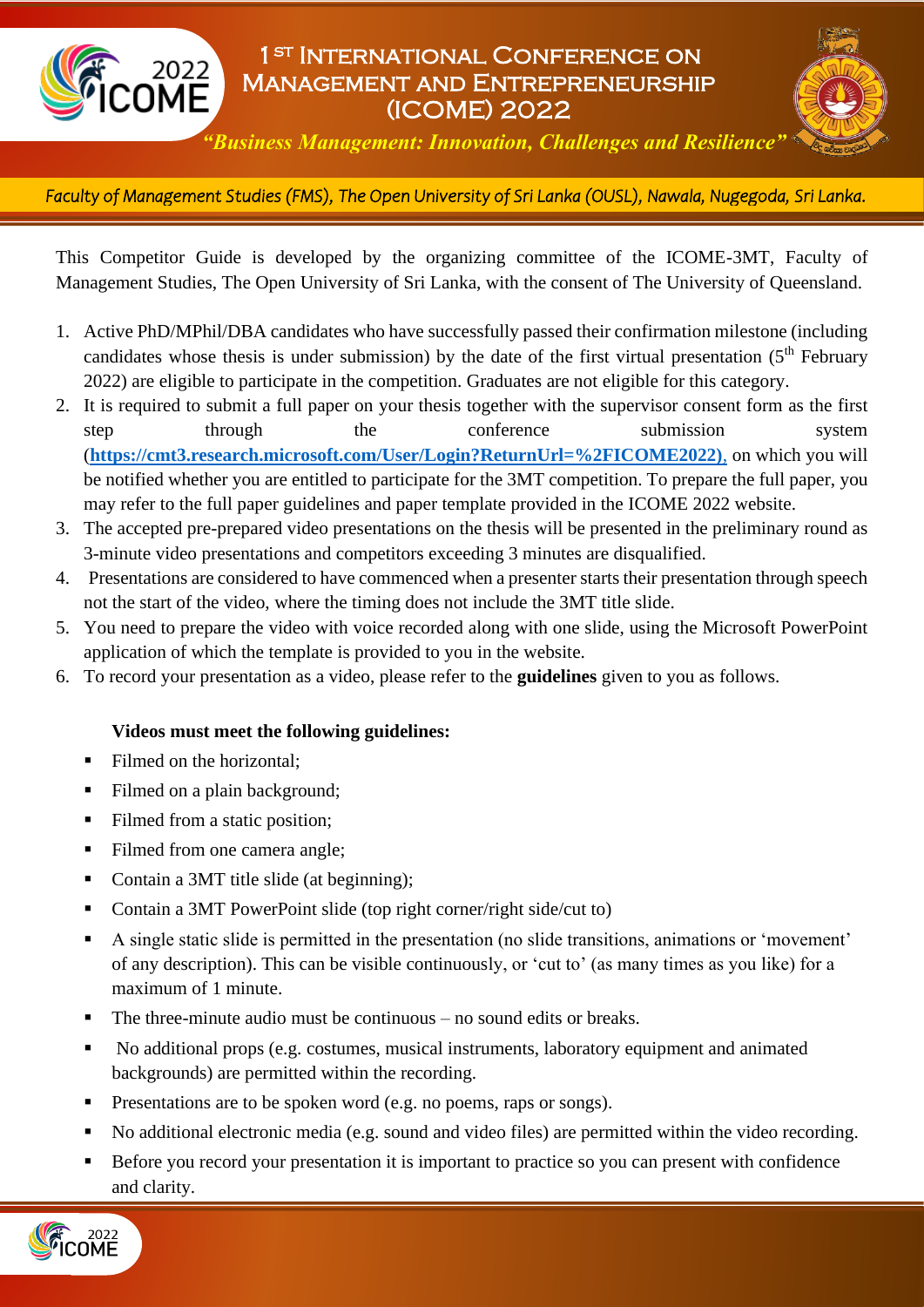



*"Business Management: Innovation, Challenges and Resilience"*

*Faculty of Management Studies (FMS), The Open University of Sri Lanka (OUSL), Nawala, Nugegoda, Sri Lanka.*  l

| Vocal range                             | Speak clearly and use variety in your voice (fast/slow, loud/soft). Do not rush<br>- find your rhythm. Remember to pause at key points as it gives the audience<br>time to think about what you are saying.                                                                                                                                                                                                                                                                                                                                                                                                                                                                                                                                                                                                                                                                                                                                                                                                                                                                                                                                                                                                                                                                                    |
|-----------------------------------------|------------------------------------------------------------------------------------------------------------------------------------------------------------------------------------------------------------------------------------------------------------------------------------------------------------------------------------------------------------------------------------------------------------------------------------------------------------------------------------------------------------------------------------------------------------------------------------------------------------------------------------------------------------------------------------------------------------------------------------------------------------------------------------------------------------------------------------------------------------------------------------------------------------------------------------------------------------------------------------------------------------------------------------------------------------------------------------------------------------------------------------------------------------------------------------------------------------------------------------------------------------------------------------------------|
| <b>Body</b><br>language                 | Stand straight and confidently. Hold your head up and make eye contact.<br>Never turn your back to the audience. Practice how you will use your hands<br>and ensure your presentation is recorded/delivered from a single position. Do<br>not make the common mistakes of rolling back and forth on your heels,<br>pacing for no reason or playing with your hair as these habits are distracting<br>for the audience.                                                                                                                                                                                                                                                                                                                                                                                                                                                                                                                                                                                                                                                                                                                                                                                                                                                                         |
| <b>Dress Code</b>                       | While there is no dress code, if you are unsure of how to dress you may like<br>to dress for a job interview or an important meeting.                                                                                                                                                                                                                                                                                                                                                                                                                                                                                                                                                                                                                                                                                                                                                                                                                                                                                                                                                                                                                                                                                                                                                          |
| 3MT<br>Recording -<br>Device<br>Options | Recording your presentation can be done using a camera and or hand-held<br>video recorder however most phones allow you to record through the camera<br>function and most computers have recording ability (via camera or webcam)<br>using inbuilt programs such as Windows (Camera App, Windows Movie<br>Maker), Macintosh (QuickTime, iMovie), Online programs which you might<br>like to consider include: Zoom                                                                                                                                                                                                                                                                                                                                                                                                                                                                                                                                                                                                                                                                                                                                                                                                                                                                             |
| <b>3MT</b> Writing                      | Write for your audience. One of the judging criteria looks for evidence that<br>you can explain your research to a non-specialist audience.<br>To do this you may avoid jargon and academic language.<br>Explain concepts and people important to your research (you may know all<br>about Professor XYZ's theories but your audience may not).<br>Highlight the outcomes of your research, and the impact it will have.<br>Imagine that you are explaining your research to a close friend or fellow<br>student from another field but do not devalue your research, what you are<br>doing is exciting and you should convey enthusiasm for your subject.<br>You may like to present your 3MT like a story, with a beginning, middle and<br>an end. It's not easy to condense your research into three minutes, so you<br>may find it easier to break your presentation down into smaller sections. Try<br>writing an opener to catch their attention, then highlight your different points,<br>and finally have a summary to restate the importance of your work.<br>Know what you want your audience to take away from your presentation.<br>Ideally, you would like the audience to leave with an understanding of what<br>you're doing, why it is important and what you hope to achieve. |
| What not to                             | Do not write your presentation like an academic paper. Try to use shorter                                                                                                                                                                                                                                                                                                                                                                                                                                                                                                                                                                                                                                                                                                                                                                                                                                                                                                                                                                                                                                                                                                                                                                                                                      |
| do                                      | words, shorter sentences, and shorter paragraphs. You can use humour,<br>however, be careful not to devalue your presentation.                                                                                                                                                                                                                                                                                                                                                                                                                                                                                                                                                                                                                                                                                                                                                                                                                                                                                                                                                                                                                                                                                                                                                                 |

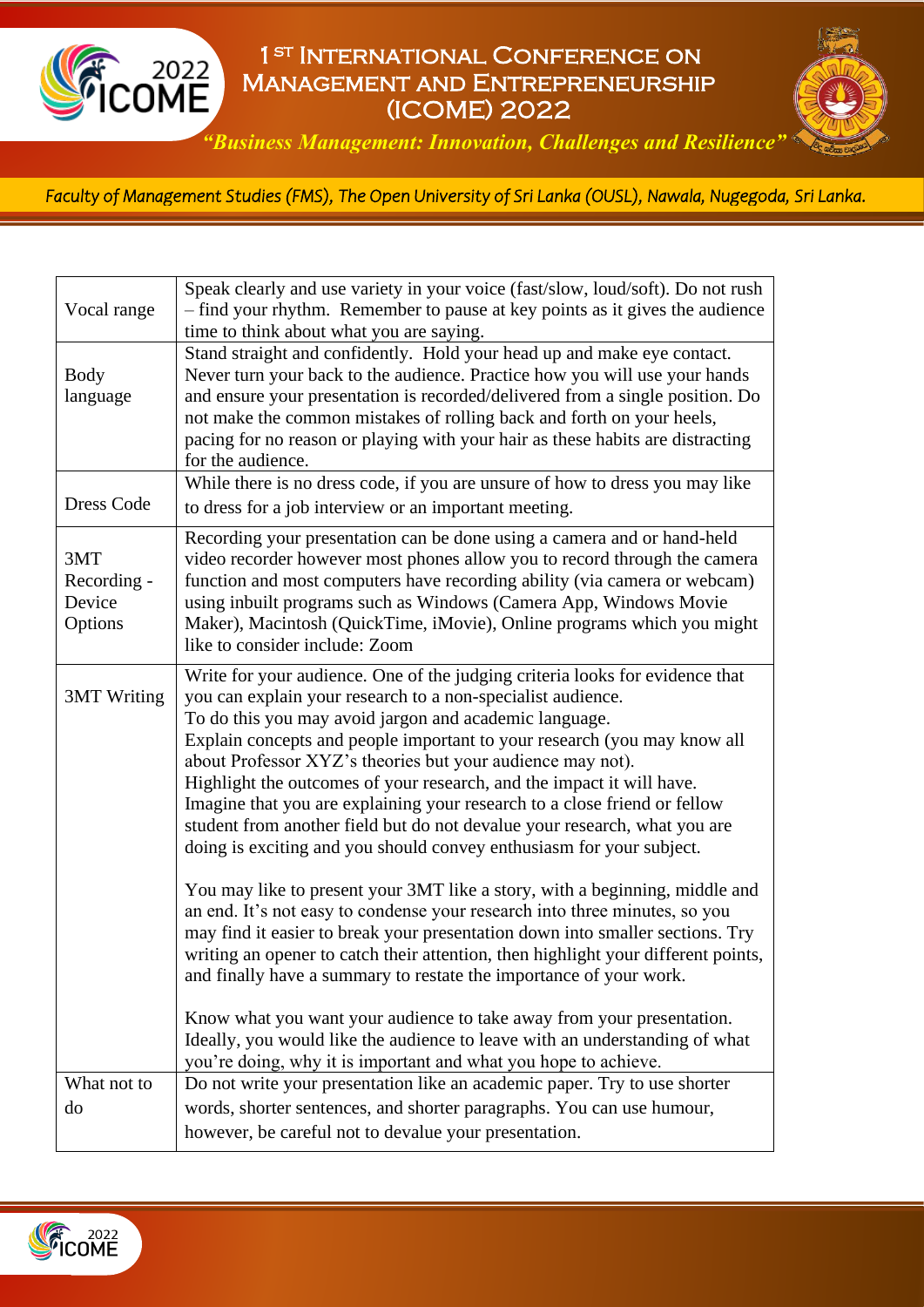



*"Business Management: Innovation, Challenges and Resilience"*

*Faculty of Management Studies (FMS), The Open University of Sri Lanka (OUSL), Nawala, Nugegoda, Sri Lanka.*  l

- 7. To have an idea on how to record slides with audio, using Microsoft Power point, kindly refer to the video on [https://www.youtube.com/watch?v=Ok0VlnZFZHM](https://www.youtube.com/watch?v=Ok0VlnZFZHM%20) which will be helpful in preparing the recording of your presentation using Microsoft Powerpoint.
- 8. The acceptable format of the presentation slide is .pptx created using Microsoft Power point and the acceptable file format of the recorded presentation is .mp4.
- 9. Kindly ensure the text and the graphics such as tables, figures, schematic diagrams are presented with clarity.
- 10. It is advised that the recording is done with minimal noise or such disturbances in order to ensure that the recorded file will be of acceptable quality.
- 11. In terms of the Submission of the recorded presentation, the file name should be as follows. Submissions should be done via video format and the files sent in other formats will not be accepted.

e.g. If PAPER ID = ABC, the file name of the recorded presentation must be REC\_ABC.mp4

- 12. Upload the pre-prepared video presentations to the link that will be notified to you later.
- 13. Your pre-recorded video presentation will be live streamed at scheduled times.
- 14. After the preliminary competition round, competitors have the option to either submit their current presentation or rerecord and submit a new presentation for entry into the final round.
- 15. Your video-presentation will be evaluated on technical content, as well as presentation skills by a panel of judges. At every level of the competition each competitor will be assessed on the judging criteria explained as follows. Each criterion is equally weighted and has an emphasis on audience.

| Comprehension<br>and Content       | The presentation should provide an understanding of the<br>background and significance to the research question being<br>addressed while explaining terminology and avoiding jargon.<br>The presentation should clearly describe the impact and/ or results<br>of the research, including conclusions and outcomes.<br>Further the presentation should follow a clear and logical sequence<br>and along with the thesis topic, research significance, results/impact<br>and outcomes communicated in language appropriate to a non-<br>specialist audience.<br>The presenter should spend adequate time on each element of their<br>presentation without elaborating for too long on one aspect or<br>rushing the presentation. |
|------------------------------------|---------------------------------------------------------------------------------------------------------------------------------------------------------------------------------------------------------------------------------------------------------------------------------------------------------------------------------------------------------------------------------------------------------------------------------------------------------------------------------------------------------------------------------------------------------------------------------------------------------------------------------------------------------------------------------------------------------------------------------|
| Engagement<br>and<br>Communication | The oration should make the audience want to know more.<br>п<br>The presenter needs to be careful not to trivialize or generalize their<br>٠<br>research while convey enthusiasm for their research.<br>The presenter should capture and maintain their audience's attention<br>٠<br>while having sufficient stage presence, eye contact and vocal range;<br>maintain a steady pace, with a confident stance.<br>The PowerPoint slide enhance the presentation should be clear,<br>legible, and concise.                                                                                                                                                                                                                        |